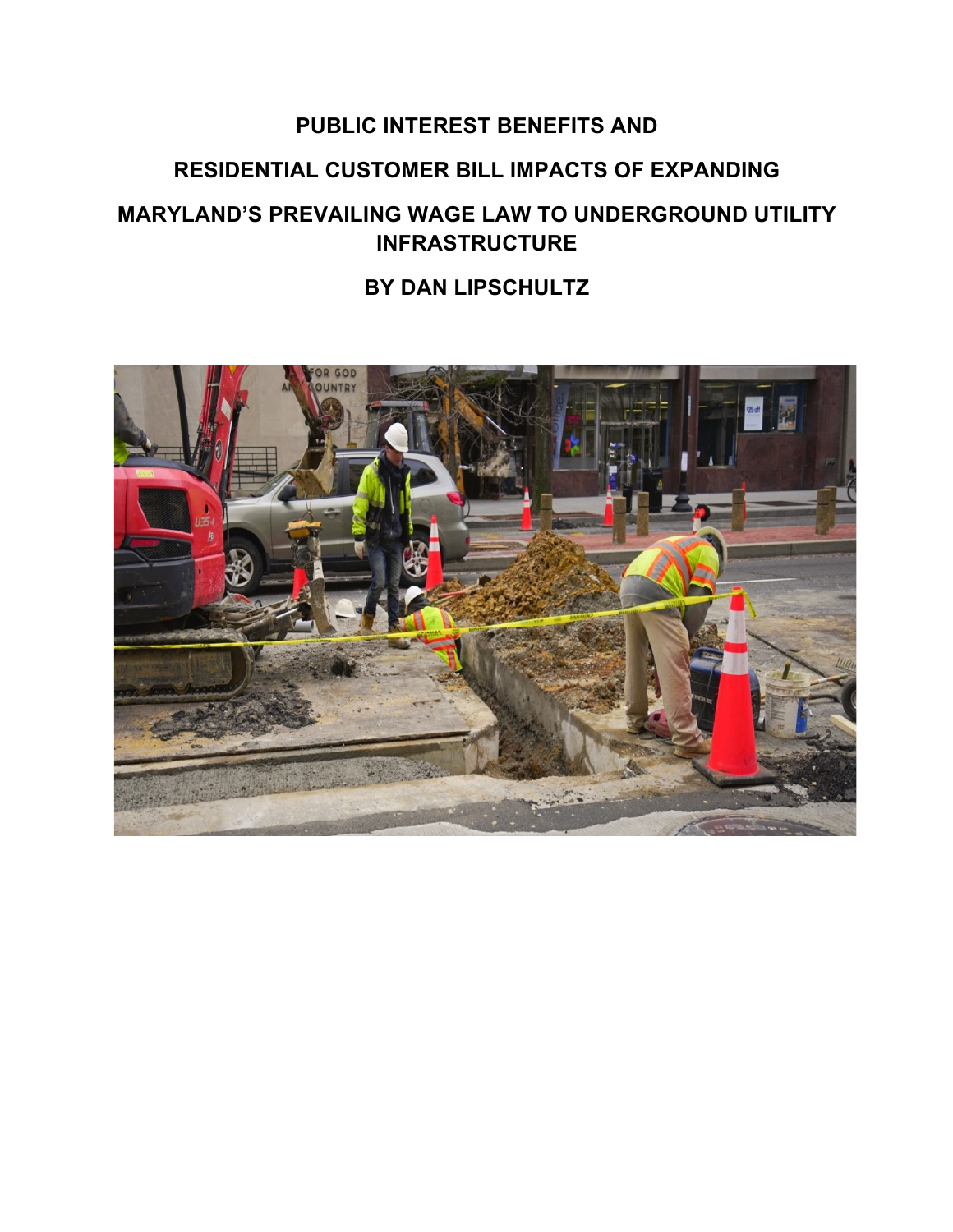#### **INTRODUCTION**

The Baltimore-Washington Laborers District Council ("BWLDC") retained Lipschultz Energy and Communications Consulting, LLC ("LEC Consulting") to examine and offer an opinion on the proposal to extend Maryland's prevailing wage law to underground utility construction. As part of that, LEC Consulting was asked to examine the public interest implications and potential residential utility bill impacts that might be associated with such an expansion.

Dan Lipschultz, founder of LEC Consulting, has nearly 30 years of experience in utility regulation and energy policy. Most recently, he served as a member and Vice-Chair of the Minnesota Public Utilities Commission for six years. During his tenure as commissioner, he decided over a half dozen major rate cases for the state's investor-owned gas and electric utilities. As a commissioner, he was also involved in many other matters related to the state's energy transition, including electric utility resource planning, alternative regulation and complex permitting cases for major energy infrastructure projects. He served as Lead Commissioner in the Commission's electric vehicle initiative and was instrumental in initiating and leading the Commission's alternative ratemaking initiative. He also served on the National Task Force on Comprehensive Electricity Planning, formed by the National Association of Regulatory Utility Commissioners and National Association of State Energy Offices. He is an attorney and member of the Minnesota State Bar Association. He served previously as Chair of the Minnesota State Bar Association's Public Utilities Law Section and its Communications Law Section.

Before serving on the Minnesota Commission, Dan Lipschultz practiced law in the areas regulated by the Commission for over 25 years as both a public and private sector attorney. Prior to his appointment to the Commission, he was an attorney and shareholder with the Minneapolis Law Firm, Moss & Barnett, P.A., where he practiced before the Minnesota Commission and regulatory commissions in other states, as well as Minnesota's district and appellate courts, the Federal District Court for the District of Minnesota and the Eighth Circuit Court of Appeals. Before joining Moss & Barnett, he worked as an Assistant General Counsel for a telecommunications carrier. Prior to that, he served as a ratepayer advocate and lead counsel with the Minnesota Attorney General's Office. Prior to joining the Attorney General's Office, Mr. Lipschultz worked as an Attorney in the Minnesota Commission's Legal Division.

Former Commissioner Lipschultz received a B.A. from Iowa State University, and a J.D. from the University of Iowa College of Law.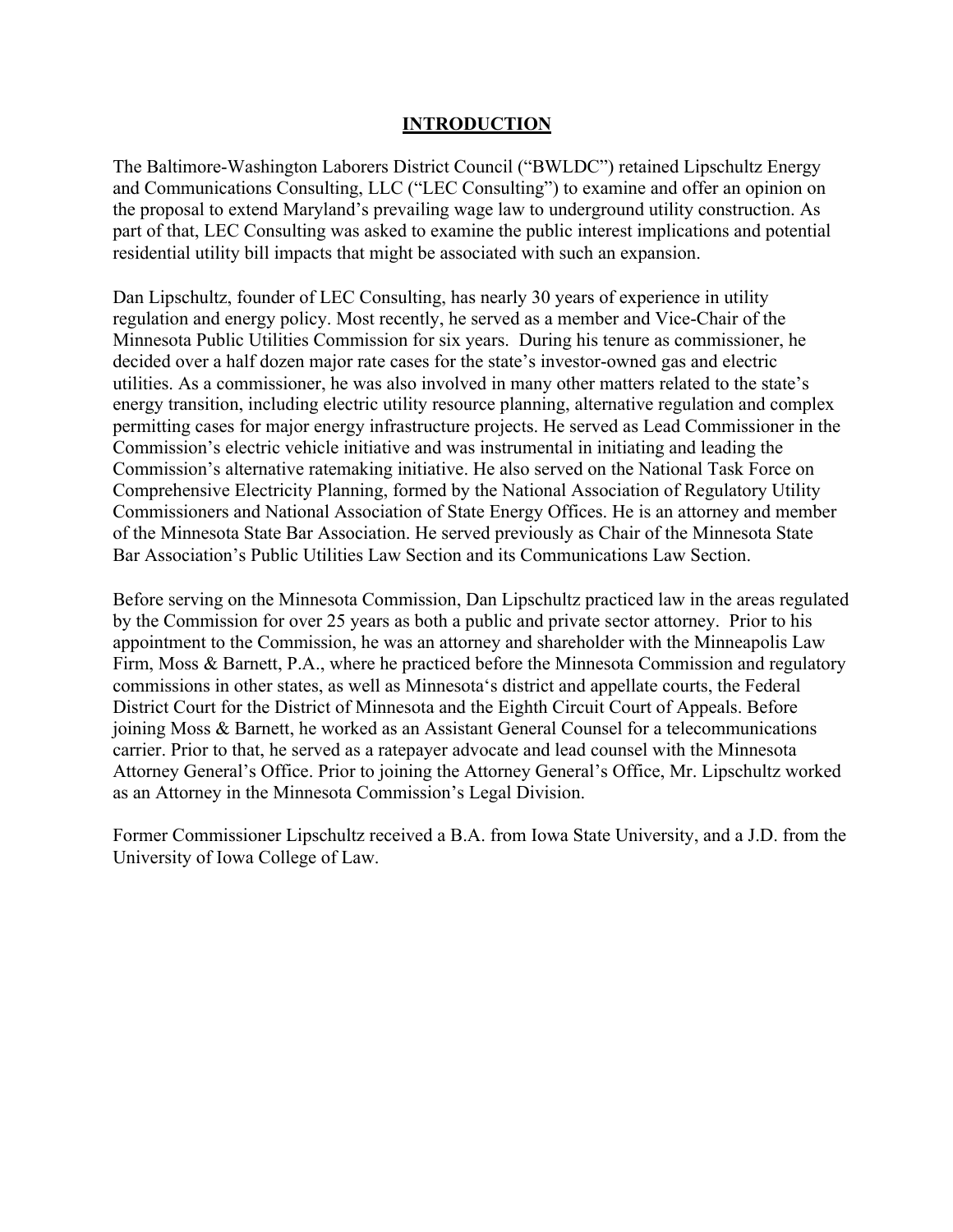#### **EXECUTIVE SUMMARY**

The legislation proposed here would extend Maryland's prevailing wage floor to apply to underground utility construction performed by outside contractors on behalf of investor-owned gas and electric utilities. As such, the bill is narrowly tailored to protect the public interest in safe, reliable public utility service. The workers covered would be laborers and operating engineers performing gas distribution work or excavating and installing electric duct banks. This proposal is consistent with prevailing wage floors for utility work that have already been enacted into law by New York City and the State of New Jersey. In Maryland, significant utility infrastructure is already built by workers who are paid the prevailing wage, including at Maryland's Washington Suburban Sanitary Commission and at Washington Gas Light Company. Given the essential public purpose and extraordinary importance of public utility infrastructure, this proposal would be a logical extension of Maryland's existing prevailing wage policy for public infrastructure.

The need to extend the prevailing wage floor to this work has never been greater than now when public utilities are engaged in unprecedented efforts to modernize and ensure the integrity of the State's public utility infrastructure. Meanwhile, gas and electric utilities have been outsourcing proportionately more of this infrastructure work. Relying on outside contractors, without a corresponding prevailing wage floor, puts downward pressure on compensation for this critical work and threatens the quality of the workforce needed to ensure the safety and reliability of the State's public utility infrastructure. Extending the prevailing wage would help protect the State's vital interest in a high quality public utility infrastructure while also benefitting the State's economy and Maryland families.

Importantly, a prevailing wage floor would *not* significantly increase utility rates. It would have no discernable impact on electric utility rates since electric utilities have very little underground infrastructure. Adding prevailing wages to underground infrastructure projects going forward might slightly increase project costs for gas utilities, but any potential cost increases would be small, and the rate impacts minimal, given all the other factors that go into project costs and utility rate-setting. The Maryland Department of Legislative Services has estimated that a prevailing wage floor might reasonably be expected to increase total capital project costs by 2 to 5%. If so, the impact on customer utility bills would be minimal For example, a 2-5% increase in BGE's capital project costs during the three years before its recent rate case might have increased average residential bills set in that case, if at all, by no more than 9 to 22 *cents* per month as reflected in the summary table below.

| <b>Summary Table</b> |                |                      |                |                       |  |  |
|----------------------|----------------|----------------------|----------------|-----------------------|--|--|
|                      | Proposed       | <b>Approved Rate</b> | Added Increase | <b>Added Increase</b> |  |  |
|                      | Rate Increase  | Increase             | w/Prevailing   | w/Prevailing          |  |  |
|                      |                |                      | Wage           | Wage                  |  |  |
|                      |                |                      | 2% Impact      | 5% Impact             |  |  |
| Revenue Increase     | \$67.6 million | \$54.0 million       | \$1.45 million | \$3.47 million        |  |  |
|                      |                |                      |                |                       |  |  |
| Residential          |                |                      |                |                       |  |  |
| Increase             |                | \$3.53               | \$0.09         | \$0.22                |  |  |
|                      |                |                      |                |                       |  |  |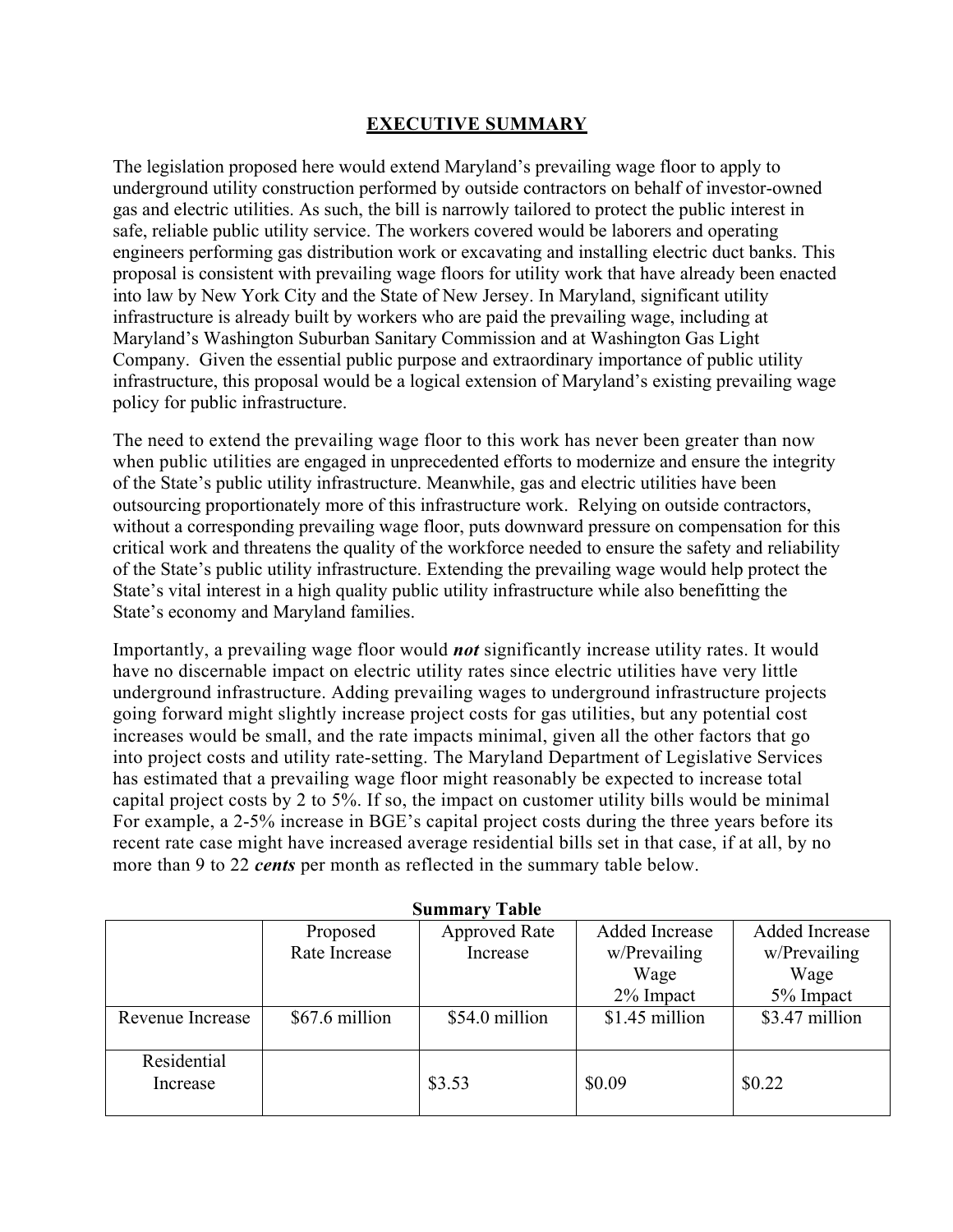#### **DISCUSSION AND ANALYSIS**

#### **I. THE PROPOSED PREVAILING WAGE FLOOR WOULD PROTECT THE PUBLIC INTEREST IN MAINTAINING SAFE AND HIGHLY RELIABLE PUBLIC UTILITY INFRASTRUCTURE.**

Gas and electric utility services have long been recognized as essential and inextricably intertwined with the public interest in at least two respects. First, we all depend on these services for our lives and livelihoods – to heat and cool the places we live, learn, worship and work and to power the appliances, devices and tools we use throughout each day in our homes and businesses. Individuals, businesses, government institutions and the economy generally depend on, and cannot function without, highly reliable utilities services. Second, utilities deliver these services over massive ubiquitous infrastructure, namely pipes and wires that run over, across and under public streets and thoroughfares. In fact, state authority to regulate public utility rates rests on the principle recognized long ago by the U.S Supreme Court that utility services and infrastructure are "affected with the public interest."1

Because these utility services are so essential and intertwined with the public interest, they have to be highly and consistently reliable. In addition, delivering these services poses substantial safety risks that require special care in the construction and maintenance of utility infrastructure. The reliability and safety of these services ultimately depend on the quality of the work done to install and maintain the infrastructure used to deliver them. Moreover, as we all know, utility installation and maintenance work often disrupts public streets. This often causes significant public inconvenience, but it can also pose serious public safety risks if not done with great skill and care. There is, in fact, little margin for error when it comes to the construction and maintenance of utility facilities.

This small margin for error associated with public utility services requires a highly competent and skilled workforce to construct and maintain the utility facilities used to deliver them. Studies have shown that higher wages tend to produce higher quality, more cost-effective outcomes by attracting more skilled labor, encouraging the development of a more skilled labor pool over time and improving worker productivity.<sup>2</sup> Extending the prevailing wage law to utility construction work is particularly important now as utilities engage in massive infrastructure upgrades and modernization. In Maryland, significant utility infrastructure is already built by workers who are paid prevailing wages, including at Maryland's Washington Suburban Sanitary Commission (WSSC) and at Washington Gas Light Company (WGL). Since 2014, WSSC has required contractors to pay workers prevailing wages on construction projects. Workers on many WGL projects are paid the prevailing wage because WGL uses a majority union workforce. In fact, in order to ensure WGL had the contractor resources available to meet its future infrastructure replacement needs, WGL's parent company, AltaGas, committed to continue using a majority union workforce as part of its merger with WGL.

<sup>1</sup> *Munn v. Illinois* 94 U.S. 113 (1877)

<sup>2</sup> *See, "Industry Differences in the Elasticity of Substitution and Rate of Biased Technological Change Between Skilled and Unskilled Labor," Applied Economics,* Vol. 43, pp. 3129-3142 (Blankenau, William and Cassou 2011).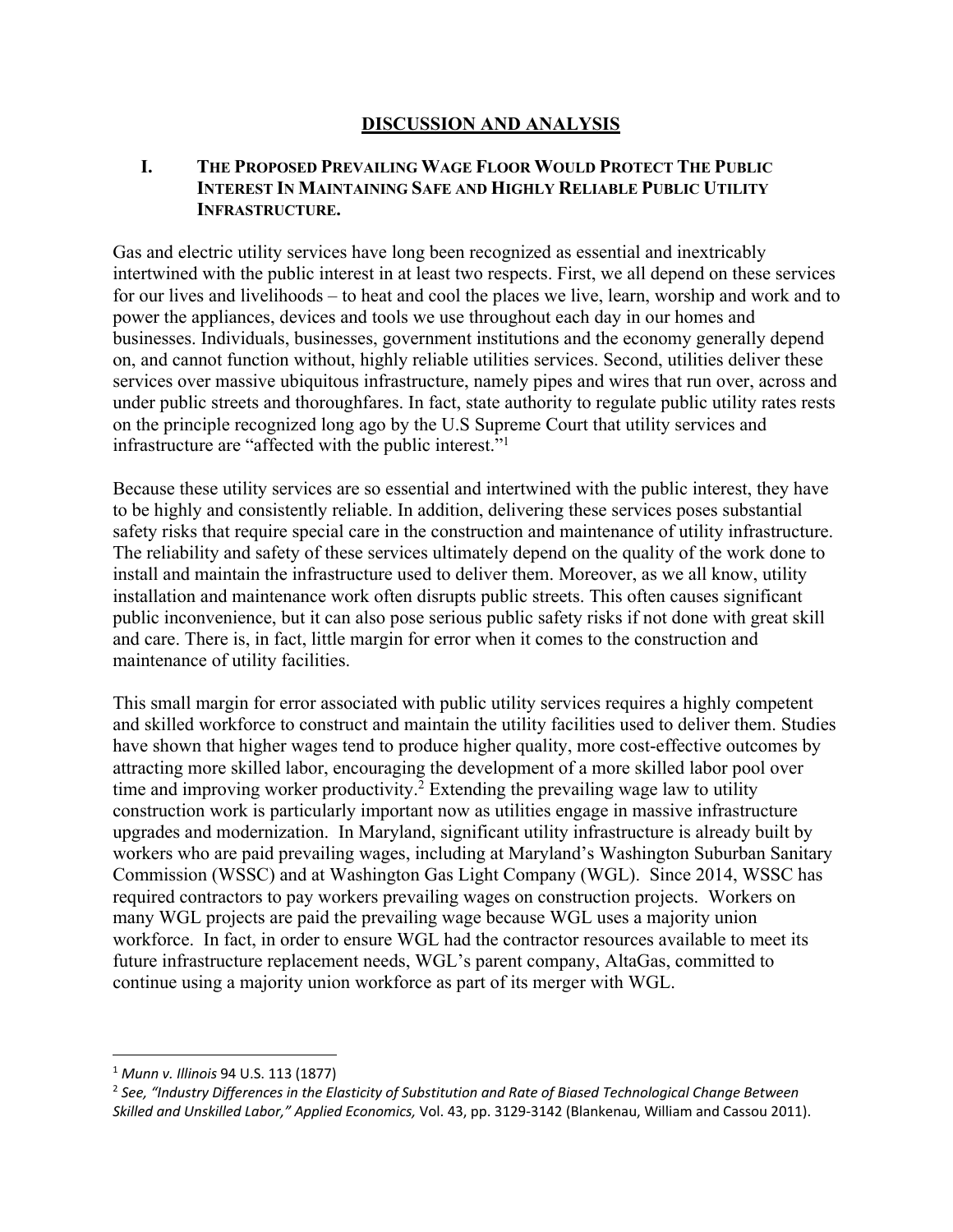A prevailing wage not only results in a more efficient, productive workforce; it also helps attract and maintain a reliable, highly skilled pool of labor for this important public utility-related work. As Professor Kevin Duncan noted, prevailing wage laws "facilitate formal training in the industry" by encouraging apprenticeship programs.3 Beyond the need for high quality work on utility infrastructure, it is important to attract and train a stable, highly skilled workforce that can be relied on over time as new projects are initiated.

When utilities retain contractors who pay substandard wages, with little to no meaningful benefits to their employees, the utility industry is not only missing a critical opportunity to invest in Maryland's future energy workforce; it is also creating undue risks for customers. Maryland law currently requires prevailing wages for large public construction projects.<sup>4</sup> The case for extending this prevailing wage policy to public utility construction work is at least as compelling. Public utility projects are no less crucial to the public interest than these public projects currently subject to a prevailing wage floor. In fact, in many ways, public utility services are even more critical to the public interest given the pervasive daily dependence on these services by every Maryland resident and business.

Accordingly, workers on underground gas and electric construction projects should be compensated at the same rates as their public project counterparts. Extending Maryland's prevailing wage requirement narrowly to underground construction work performed on investorowned public utility projects is a reasonable extension of current Maryland prevailing wage policy and can be done at minimal cost to utility customers.

### **II. ALTERNATIVE RATE REGULATION HEIGHTENS THE NEED FOR A PREVAILING WAGE FLOOR TO ENSURE RELIABLE AND SAFE UTILITY SERVICES**

The Maryland Public Service Commission (PSC) has directed development of an alternative ratemaking framework.<sup>5</sup> Sometimes referred to as "multi-year" ratemaking, this alternative framework or multi-year plan would lock in rates for a period of years, probably with some limited formulaic rate increases. Utilities often support alternative multi-year frameworks on the assumption that they will likely benefit from more revenue certainty and reduced regulatory lag, which delays rate increases utilities believe they need. Regulators sometimes see benefit in multi-year ratemaking as a way to reduce administrative costs and provide more price certainty for utility customers.

Alternative multi-year ratemaking may or may not benefit utilities and their customers, depending on the specifics. Importantly, multi-year rate plans could ultimately threaten reliability or safety by incentivizing utilities to forego operations and maintenance expenditures to protect their bottom line as their rates remain locked into a previously-set formula. This

<sup>3</sup> *See*, *Implications of Clarifying the Definition of Public Works and Prevailing Wage Coverage in New York: Effects on Construction Costs, Bid Competition, Economic Development, and Apprenticeship Training,* Kevin Duncan, Ph. D. BCG Economics, LLC and Professor of Economics, Colorado State University-Pueblo (March 15, 2018) ("Duncan Study") at p. 52 and pp. 57-60.

<sup>4</sup> Maryland Code, State Finance and Procurement Section 17-201.

<sup>5</sup> See Order No. 89226, *In the Matter of Alternative Rate Plans or Methodologies to Establish New Base Rates for an Electric Company or Gas Company,* Case No. 9618 (Aug. 9, 2019).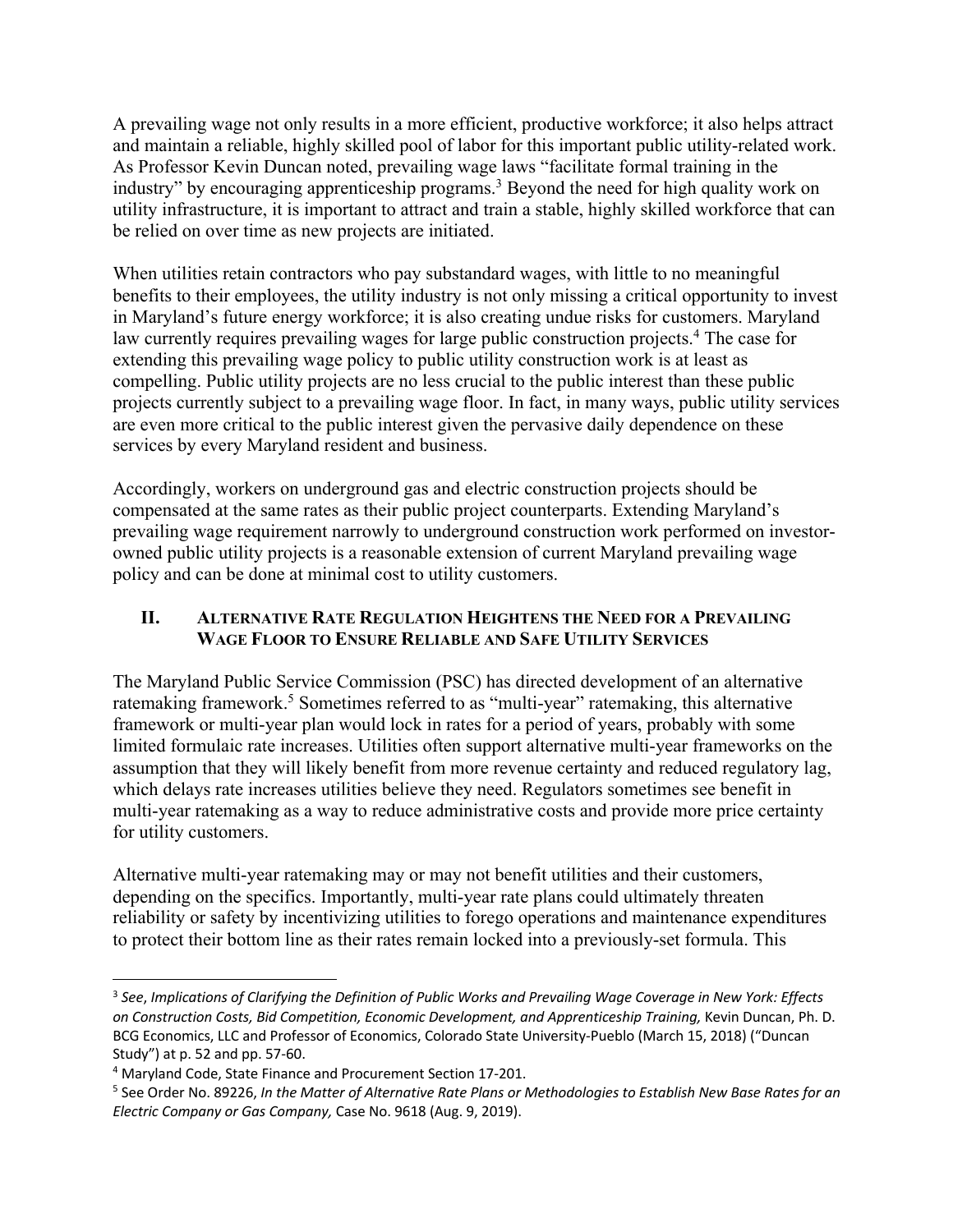possibility makes it even more imperative to have a highly competent utility work force that performs the highest quality work on the front end, thereby minimizing the need for additional maintenance or repair work during the term of a utility's multi-year rate plan.

### **III. THE PROPOSED PREVAILING WAGE FLOOR WOULD HAVE A MINIMAL IMPACT ON UTILITY BILLS**

Utility rates already reflect billions in infrastructure investments by Maryland's public utilities. Any additional utility infrastructure investments are only incremental to the billions already reflected in customer bills. And wages associated with underground construction work comprise only a portion of those investments, most likely around 23%.<sup>6</sup> Moreover, costs associated with building this infrastructure represent only a portion of a utility's overall costs recovered through customer bills.

Importantly, public utilities do not set their own rates. Utility rates are set by state regulatory commissions, in this instance by the PSC, and no investor-owned utility can increase its rates to Maryland customers without prior approval by the PSC. This approval only happens after a typically rigorous court-like proceeding in which the requested rate increase receives intense scrutiny by the PSC, including staff experts, sophisticated intervening parties and an administrative law judge. The PSC's final determination ultimately reflects a broad array of different costs and considerations as well as a considerable amount of judgment. Capital expenditures are one of those considerations. The complexity, fluidity and considerable judgment inherent in rate setting is readily apparent in the fact that BGE agreed to accept \$69 million less revenue than the \$148 million it initially requested for its combined gas and electric utilities, including \$13.3 million less for its gas utility.<sup>7</sup>

The PSC has approved rate increases for each of the State's five largest investor-owned utilities within the last two years. Those rate increases reflected additional infrastructure investments as well as many other inputs. In each case, the Commission allowed the utility to increase its revenue collected from ratepayers by a certain amount and then applied a rate allocation formula that resulted in a rate increase for each class of customer, including the residential class. The following table broadly summarizes the most recent PSC rate decisions for five of Maryland's largest investor-owned public utilities:

<sup>6</sup> *See*, *Implications of Clarifying the Definition of Public Works and Prevailing Wage Coverage in New York: Effects on Construction Costs, Bid Competition, Economic Development, and Apprenticeship Training,* Kevin Duncan, Ph. D. BCG Economics, LLC and Professor of Economics, Colorado State University-Pueblo (March 15, 2018) ("Duncan Study") at p. 4.

*See also*, Department of Legislative Services, *Fiscal and Policy Note* for Senate Bill 278, Maryland General Assembly (2018 Session) at p. 8. (Noted the wages typically range from 20-30% of total project costs, but reference was not specific to public utility projects).

<sup>&</sup>lt;sup>7</sup> BGE's filing with the PSC requested a combined gas and electric rate revenue increase of \$148 million, consisting of a \$67.3 million increase in gas revenue, and an \$80.7 million increase in electric distribution revenue. The Company ultimately agreed to revenue-requirement increases of \$25 million for its electric utility and \$54 million for its gas utility, totaling \$79 million. *See* BGE Rate Case Order, Case No. 9610, Order No. 89400 (December 17, 2019).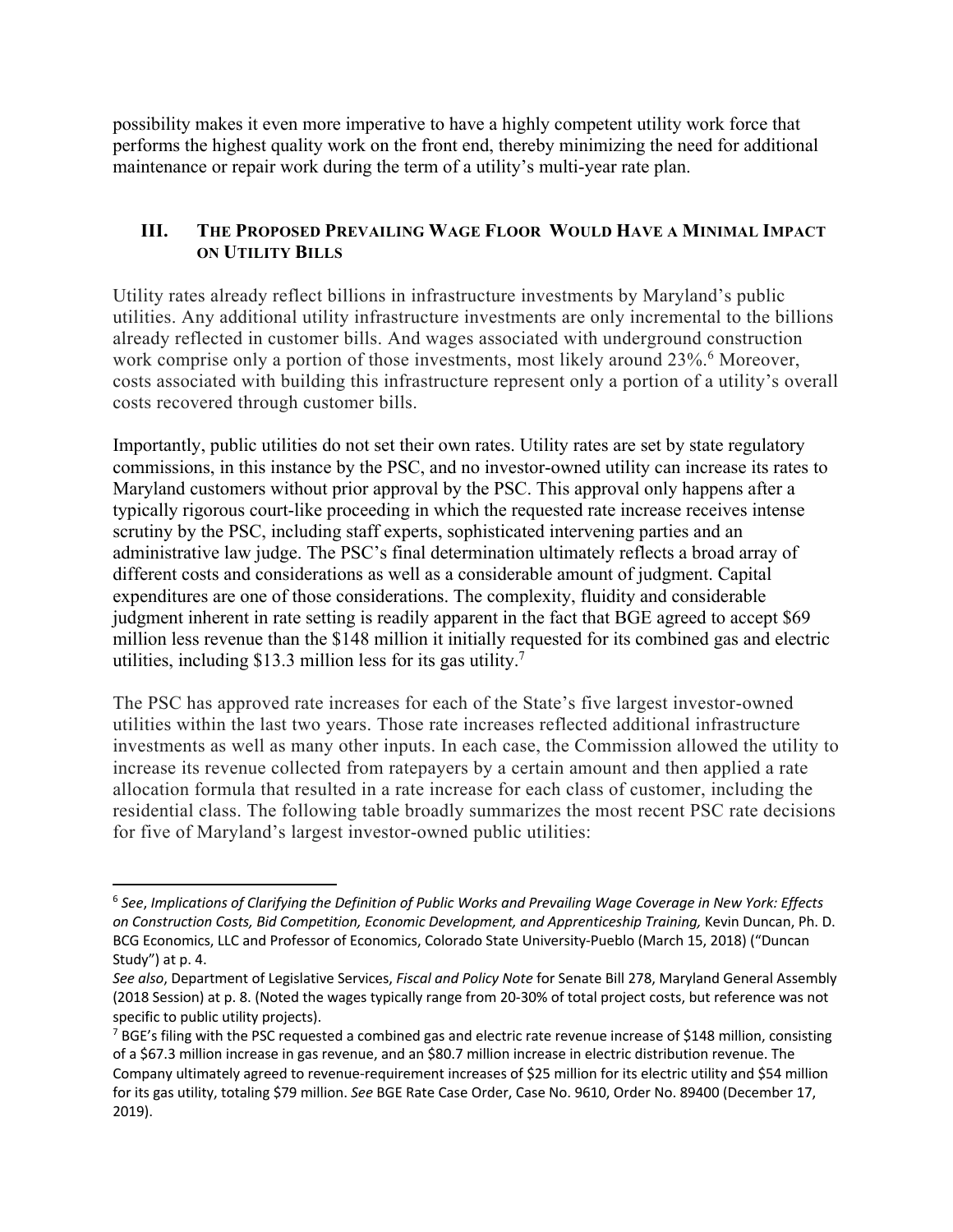| <b>Utility</b>                | <b>Overall Rate Increase</b><br><b>Requested</b> | <b>Overall Rate Increase</b><br><b>Approved</b> | <b>Residential</b><br><b>Bill Increase</b>          |
|-------------------------------|--------------------------------------------------|-------------------------------------------------|-----------------------------------------------------|
|                               |                                                  |                                                 |                                                     |
| <b>BGE Gas</b>                | \$67.6 million                                   | \$54 million                                    | \$3.53 per/month<br>Prior: \$71.59<br>New: \$75.12  |
| <b>BGE</b> Elec               | \$81.1 million                                   | \$25 million                                    | $$0.66$ per/month<br>Prior: \$74.45<br>New: \$75.11 |
| WGL Gas                       | \$35.9 million                                   | \$27.0 million                                  | \$3.06                                              |
| Pepco Elec                    | \$30.0 million                                   | \$10.3 million                                  | \$1.76                                              |
| Potomac<br><b>Edison Elec</b> | \$19.2 million                                   | \$6.2 million                                   | \$2.13                                              |

**Table 1: Recent Maryland Rate Case Decisions**

This table illustrates the broad range of rate requests; but more importantly, it pointedly illustrates the enormous impact of the PSC. If nothing else, these recent rate case results make it abundantly clear that Maryland's public utilities cannot simply count on passing what they consider to be their reasonable costs onto their customers. Accordingly, it would be a mistake to conclude that any particular percentage increase in a cost input will invariably find its way into customer bills. The rigor of the rate case process, which includes layers of analysis and countless inputs, does not lend itself to easy pass-throughs or particularly large rate increases.

While the proposed prevailing wage floor at issue here *might* potentially result in higher rates, any such increases would be minimal. The Maryland Department of Legislative Services (DLS) estimates that a prevailing wage requirement could reasonably be expected to increase construction project costs by 2 to 5 percent. It is likely, however, that the impact would be on the low end of this range for at least two reasons:

• First, as noted by the DLS, "empirical findings over the past 10-15 years by multiple largescale studies … have found no statistically significant effect of prevailing wages on contract costs"8 This is likely the result of higher work productivity associated with prevailing wages as well as other factors, including contractors saving money on materials and possibly reducing profit margins to remain competitive.

<sup>8</sup> Department of Legislative Services, Maryland General Assembly, Fiscal and Policy Notes for SB 278, (2018 Session) at p. 8.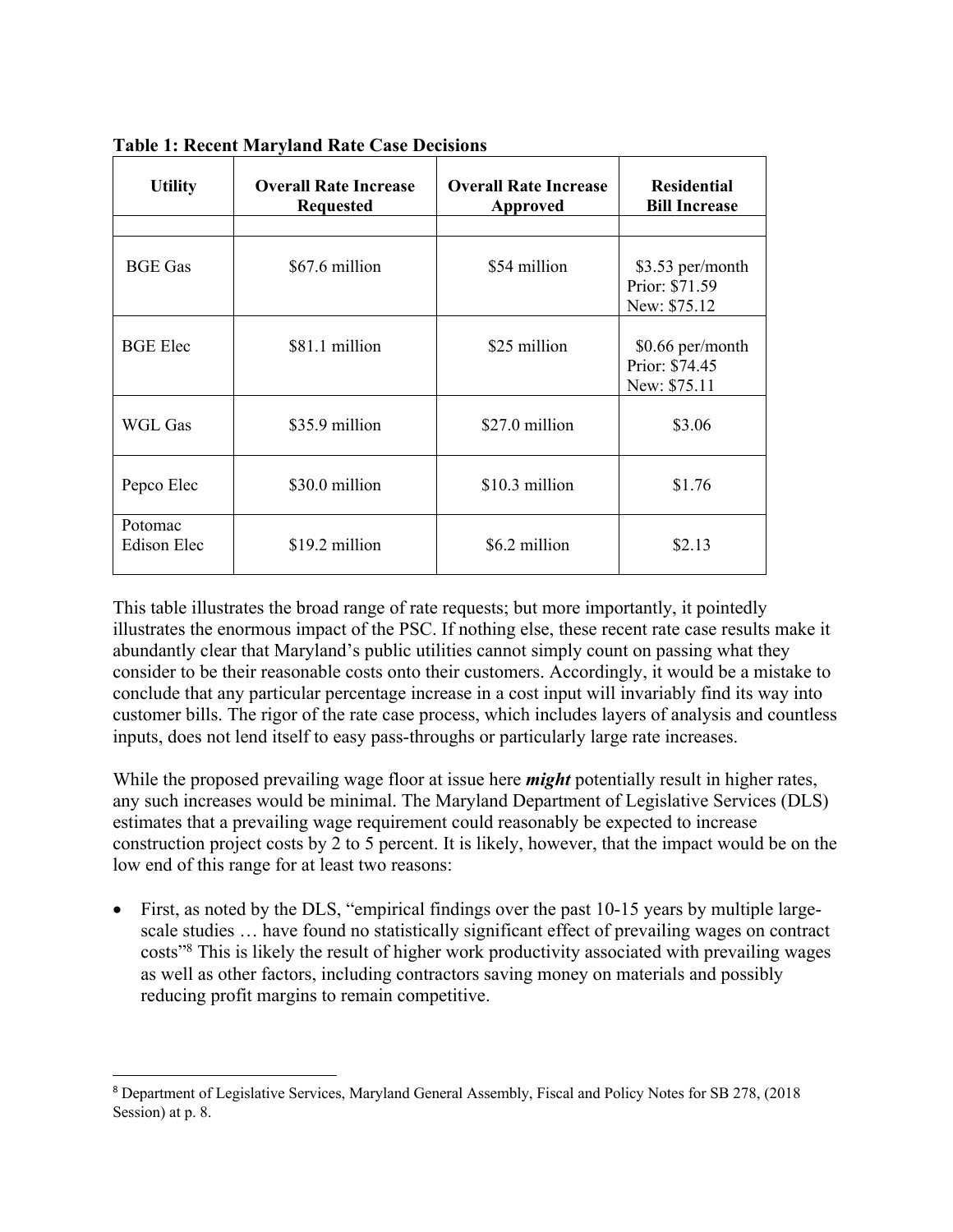• Second, the State's regulatory commission sets utility rates through a rigorous process that involves detailed review and the application of multiple factors. For example, relatively small reductions in only one input, the Company's authorized return on equity (ROE), can have a substantial downward impact on a utility's rates that could easily offset any modest increase in capital costs resulting from a prevailing wage. Therefore, rates do not necessarily track upward with increased costs for any particular input. To the contrary, rates approved by the PSC tend to be substantially lower than those proposed, which is due in part to disallowing recovery of certain costs as well as reducing utilities' requested ROEs.

Rather than increase costs, a prevailing wage could just as likely reduce costs and put downward pressure on utility rates by ensuring a more efficient and productive workforce, while also reducing maintenance and repair costs over time. Studies have shown that a prevailing wage floor significantly increases worker productivity.9 As Professor Kevin Duncan noted in a 2018 study he prepared on prevailing wage law effects, "the preponderance of peer-reviewed research conducted in the 21<sup>st</sup> century indicates that prevailing wage laws do not increase the cost of public construction."10 Professor Duncan further observed that "of the combined 17 peerreviewed studies over the last 18 years, 82% indicated that prevailing wages are not associated with increased construction costs."<sup>11</sup>

Likewise, while the DLS estimated that requiring the prevailing wage could reasonably be expected to increase construction project costs by as much as 2 to 5 percent,  $^{12}$  the DLS also noted that empirical findings over the past 10 to 15 years by numerous large-scale studies "have found no statistically significant effect of prevailing wages on contract costs."13 Furthermore, an independent analysis of public contracting bid data determined that other factors besides prevailing wages accounted for differences between bids containing prevailing wages and those that did not.<sup>14</sup> Paying the prevailing wage has been shown to reduce work interruptions and costoverruns while also lowering injury rates.<sup>15</sup> As a result, a prevailing wage floor should result in work that is more efficient and ultimately less costly.

The old adage, "you get what you pay for" applies here and calls to mind the regrettable experience many of us have had when we have paid less on the front only to end up paying more in the long run for something that didn't hold up and needed to be replaced or re-done. Additional unnecessary maintenance or re-dos in relation to massive utility infrastructure projects can be extraordinarily costly and pose considerable risk to public convenience, safety and reliability. Importantly, studies and analysis by the DLS suggest that, with a prevailing wage

<sup>9</sup> *See*, *An Examination of Minnesota's Prevailing Wage Law Effects on Costs, Training and Economic Development*, Frank Manzo IV, MMP, Kevin Duncan, Ph.D. (July 2018).

<sup>10</sup> *See*, *Duncan Study* at p.4*.* 

<sup>11</sup> *Id.*

<sup>&</sup>lt;sup>12</sup> The MDL's 2% to 5% estimated range of possible cost increases from the prevailing wage was used during the review of expanding prevailing wages to WSSC, which is also underground utility infrastructure work.

<sup>13</sup> Department of Legislative Services, Maryland General Assembly, *Fiscal and Policy Notes for SB 278*, 2018 Session

<sup>&</sup>lt;sup>14</sup> *Id.*<br><sup>15</sup> See, The Effect of Prevailing Wage Law Repeals and Enactments on Injuries and Disabilities in the Construction *Industry*, Zhi Li, Chimedlkham Zorigtbaar, Gabriel Pleites, Ari Fenn, and Peter Philips, Public Works Management & Policy (January 13, 2019).